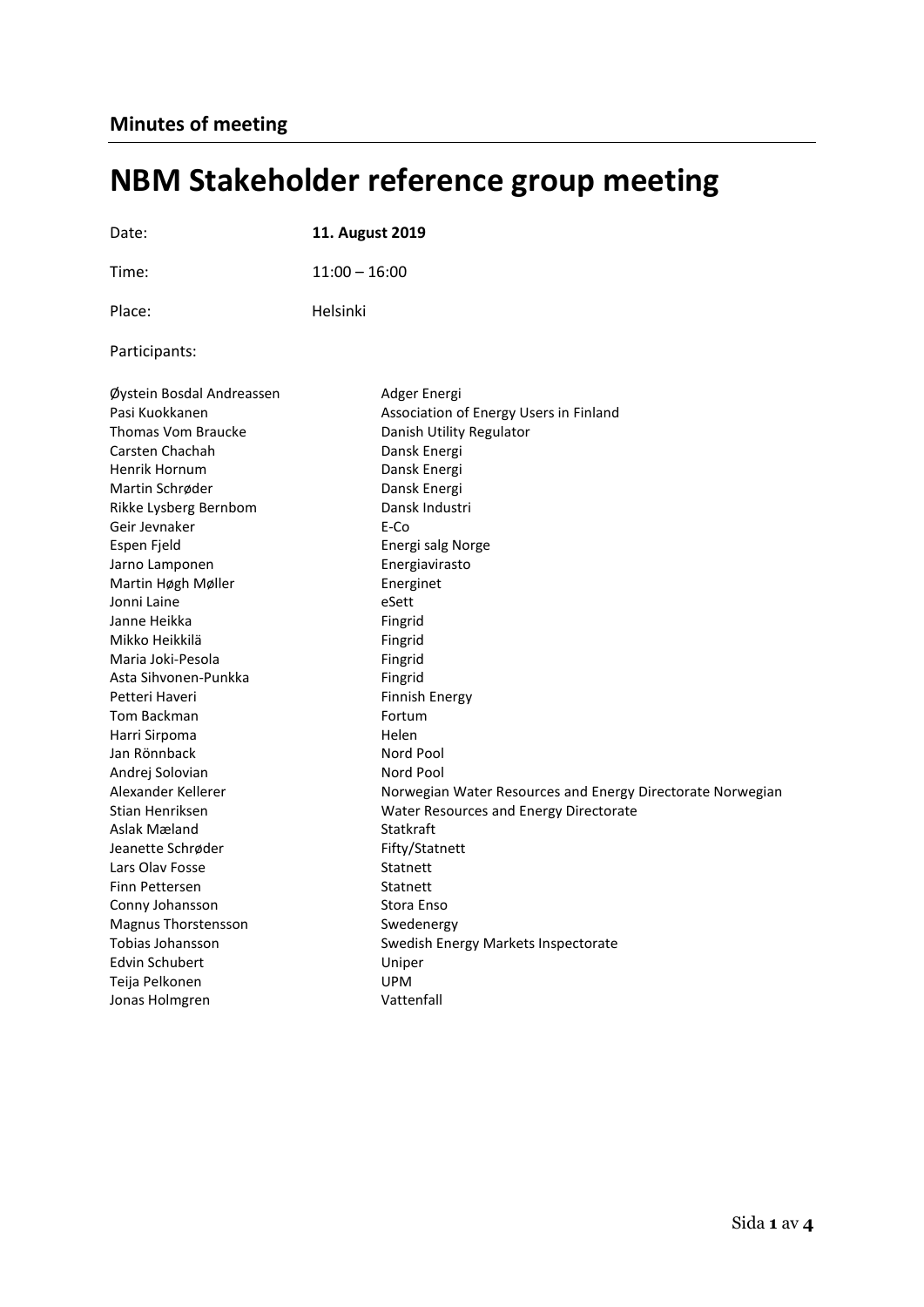# **Next steps**

### **Next meeting: Oslo, 26 November 2019**

**Main topics going forward:** 

| <b>Topic</b>                                                                                                                                                                                                                                           | <b>Next step</b>                                                                                                                                                                         |
|--------------------------------------------------------------------------------------------------------------------------------------------------------------------------------------------------------------------------------------------------------|------------------------------------------------------------------------------------------------------------------------------------------------------------------------------------------|
| 15 min ISP derogation process                                                                                                                                                                                                                          | Update in November                                                                                                                                                                       |
| Single price model                                                                                                                                                                                                                                     | In depth presentation in<br>November                                                                                                                                                     |
| <b>AOF</b><br>Request for more details<br>Provide basis for understanding of algrorithm and<br>present a more detailed set-up of the AOF with<br>presentation of building blocks, logic, links between<br>bids and fit with the European model.        | Presentation by Martin in<br>September meeting.<br>Going forward: presentatoin from<br>operator - What do the operators<br>do manually today, that are to be<br>automated and optimised? |
| NBM/Fifty - common service provider<br>Roadmap<br>٠<br>Organisation and governance<br>IT roadmap<br>Vendors                                                                                                                                            | November meeting: Presentation<br>of updated Roadmap<br>Going forward:<br>Org/governance as well<br>as IT roadmap<br>More detailed agenda on<br>IT-solutions, if required                |
| Consultation and regulatory processes<br>Link between latest Roadmap consultation and<br>$\bullet$<br>previous consultations<br>Link between stakeholder feedback and preparation<br>for regulator process<br>Presentation of regulator process by NRA | Going forward: presentation of<br>regulator process by NRA                                                                                                                               |
| Link between European and Nordic market development and<br>systems                                                                                                                                                                                     | Arrange separate webinar to<br>reach out to a larger audience -<br>presentation by Martin H Møller                                                                                       |
| NBM/Fifty impact on internal business processes                                                                                                                                                                                                        | To be addressed in Q1-20                                                                                                                                                                 |
| Involve representative for small business, IT vendors and<br>other stakeholders?                                                                                                                                                                       | Use webinars to reach larger<br>crowd<br>Vendors may be included in<br>stakeholder ref.group at later<br>stage                                                                           |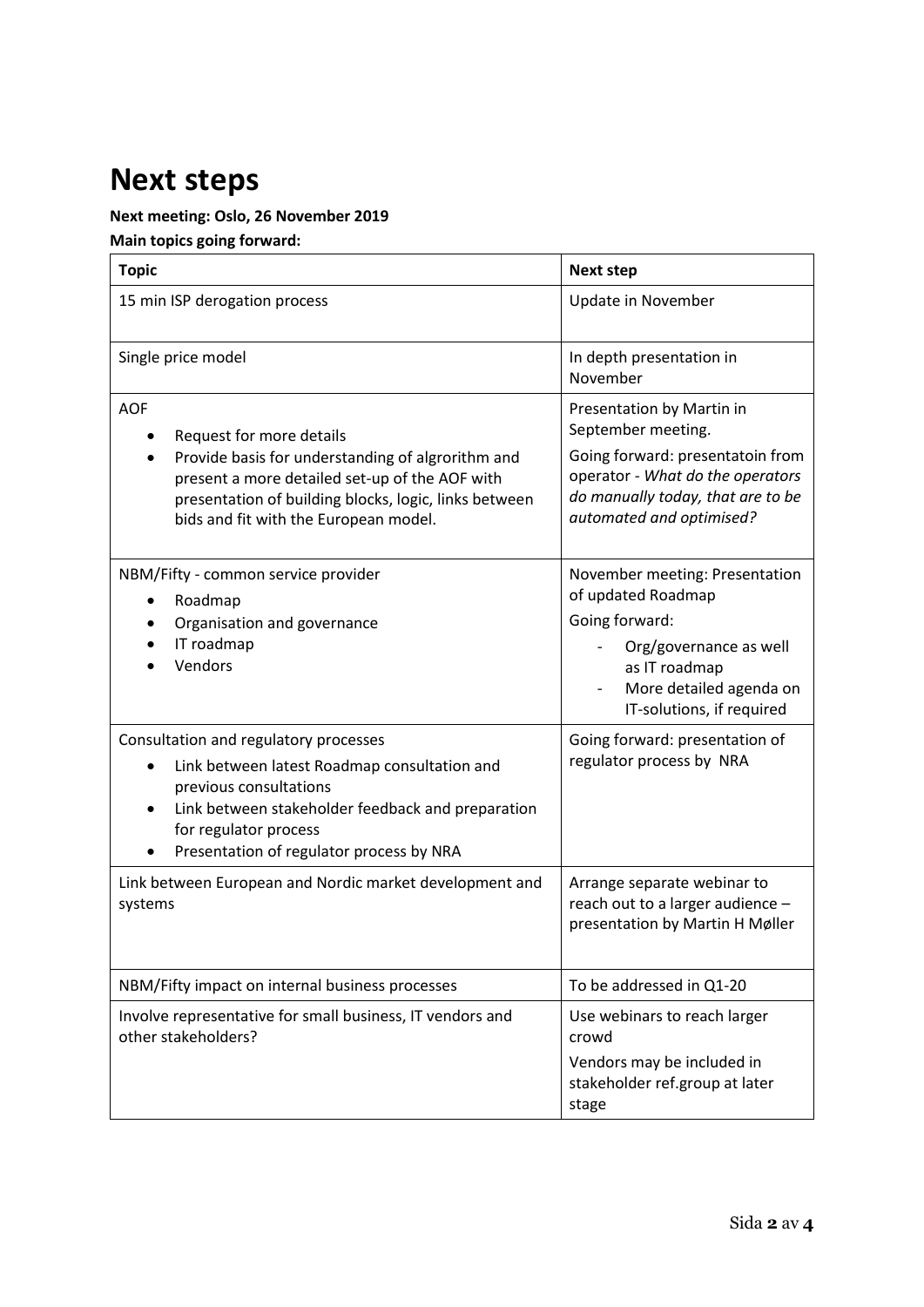### Notes from current meeting

|          | Topic                                     |
|----------|-------------------------------------------|
| 190811-1 | <b>Feedback from Roadmap consultation</b> |

*Mikko Heikkilä presented a summary of the consultation feedback.*

### **Comments**

- The results of all consultations should be coordinated and taken into account
- Stakeholders should be informed and involved in analyses regarding different stages of roadmap
- There is a general request for more transparency and involvement of the stakeholders
- There is a concern with the production quality when going to single price model this topic was discussed in some detail
- Single price model should be a topic in the next meeting
- It is important to use this forum to understand each others' concerns

#### **190521-2 Nordenergi's comments on the Balancing Model Roadmap**

*Martin Schrøder presented views from a stakelholder prespective.*

#### **Comments**

- Stakeholder reference group should be more involved between meetings, eg review analyses and provide input for supporting papers
- Need to provide input on how the national implementation decisions affect roadmap
- Implementation should be aligned with Europe and European markets
- Single price model should be implemented no later than Q1 2021
- 15 min ISP implementation should have a realistic timetable
- Even more transparency is required on solutions, timing and budgets/costs

#### **190911-3 Comments on NBM Roadmap**

*Teija Pelkonen presented UPM's views on the roadmap.*

#### **Comments**

- Supports early implementation of single price model/no later than Q1 2021
- 15 min ISP implementation by Q4 2022 is ok, but even sooner could be feasible